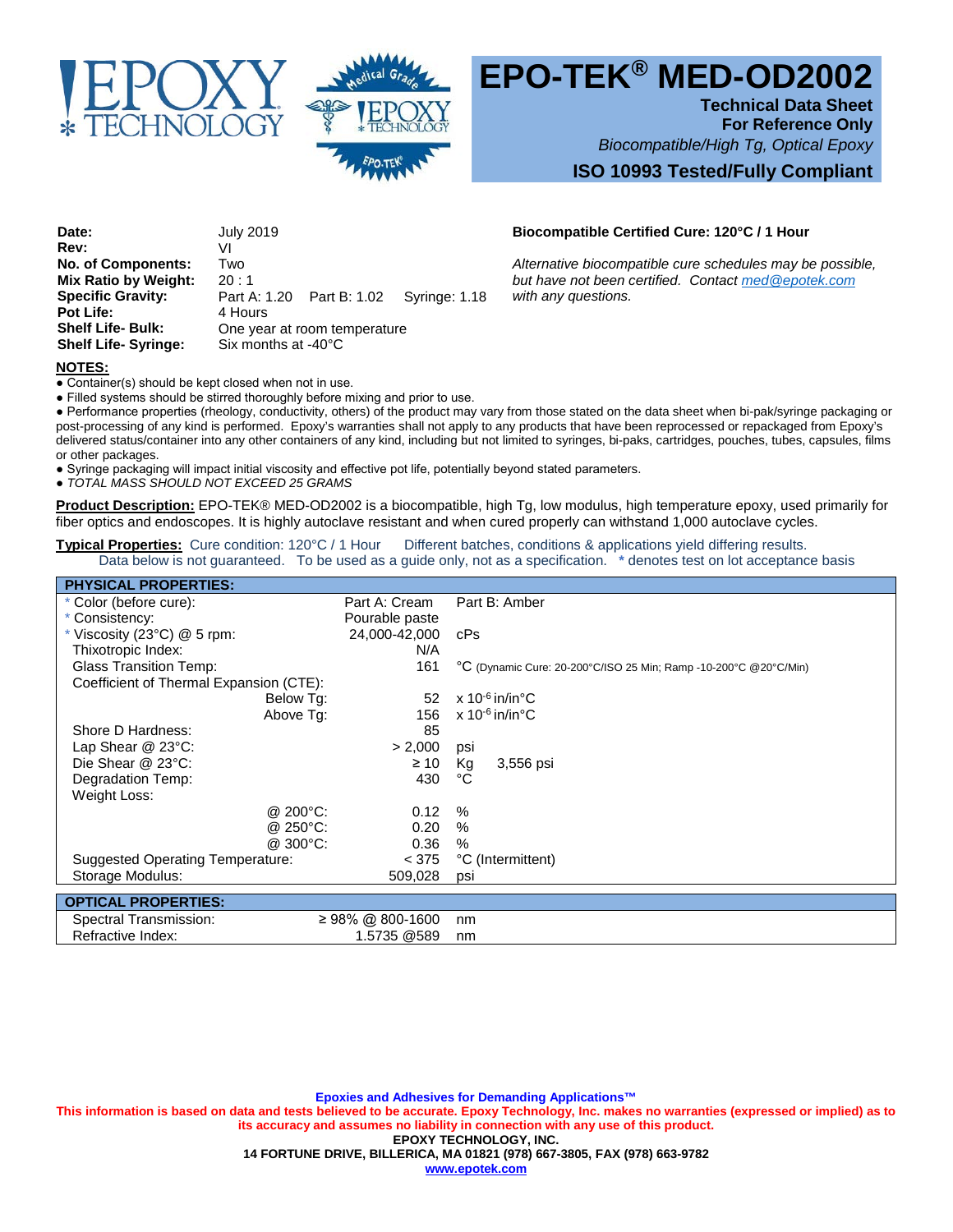# Selected Applications for EPO-TEK<sup>®</sup> MED-OD2002 epotek.com

### **Fiber and Electro-Optics**

- Impregnating and terminating fiber optic image bundles and light guides, adhesive for flexible endoscopes, adhesion to plastic and glass optical fibers, structural and near hermetic sealing of glass, ceramic and metals
- Manufacture of all kinds of endoscopes, such as, laryngoscopes, gastroscopes, broncho-scopes and micro ophthalmoscopes; healthcare optics for colonoscopy, urology, and otolaryngology

#### **Imaging Technologies**

• Endoscopy with camera and video interface

#### **Ultrasound / Ultrasonic**

• Adhesive for catheter delivered surgical mapping. 3D imaging and mapping catheters; catheter ultrasound

#### **Life Sciences and MicroFluidics**

- DNA and gene sequencers, readers and amplification circuits
- Potting, over-coating and weather proofing, fitness style wrist watches and wearable devices

#### **Implantable Devices**

• Adhesive for orthopedic and musculoskeletal implants including spinal and joint repair devices using precious metals, ceramics and composite plastics

#### **Surgical Tools**

- High power laser optics for general, reconstructive and cosmetic surgery
- Dental device adhesive, lighting or hand instrument
- Fabrication of Rf Ablation catheters, electro-surgical tool for tissue removal



#### • Destructive Shear Testing of Lens to Shaft

- Shaft = SST
- Lens = Sapphire, Quartz
- Adhesive = MED-OD2002 Cured @ 150°C/1hr
- **• BEST PERFORMANCE = MED-OD2002**





# **Epoxy Technology Inc.**

14 Fortune Drive • Billerica, MA 01821 phone 978-667-3805 fax 978-663-9782 med@epotek.com